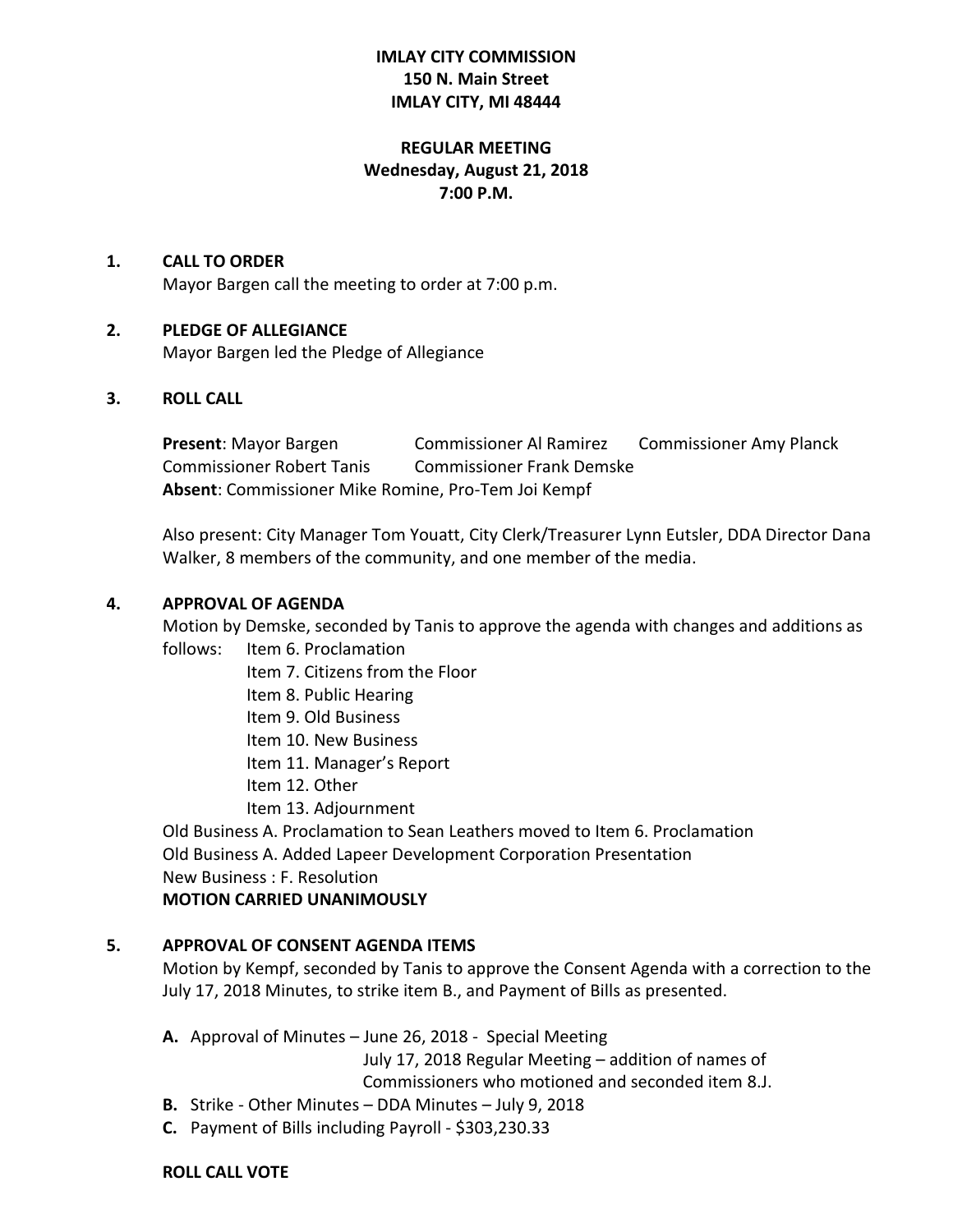Ayes: Kempf, Demske, Ramirez, Romine, Tanis, Bargen Nays: None Absent: Planck **MOTION CARRIED UNANIMOUSLY**

### **6. CITIZENS FROM THE FLOOR**

Charles Boadway – Asked to be considered for nomination as a candidate for one of the four City Commission Seats that will be voted in the General Election, November 6, 2018. Earl Gass – Congratulated the City on the passing of the Millage for a new Fire Hall.

## **7. OLD BUSINESS**

### **A. Spicer Invoice – Median/Gateway Landscaping Design**

**Motion** by Romine, seconded by Kempf to approve payment to the Spicer Group in the amount of \$ 23,874.00 as presented.

# **ROLL CALL VOTE** Ayes: Demske, Ramirez, Romine, Tanis, Kempf, Bargen Nays: None Absent: Planck **MOTION CARRIED UNANIMOUSLY**

### **B. Rowe Invoice – East Capac Road**

**Motion** by Tanis, seconded by Romine to approve payment to Rowe Professional Services in the amount of \$ 2,858.75, as presented.

## **ROLL CALL VOTE**

Ayes: Ramirez, Romine, Tanis, Kempf, Demske, Bargen Nays: None Absent: Planck **MOTION CARRIED UNANIMOUSLY**

### **8. NEW BUSINESS**

### **A. LDC Annual Contribution**

City Manager Youatt stated that this invoice was the same as what the City paid last year.

**Motion** by Romine, seconded by Tanis to approve payment to LDC (Lapeer Development Corporation) in the amount of \$6,250.00

## **ROLL CALL VOTE**

Ayes: Ramirez, Romine, Tanis, Kempf, Demske, Bargen Nays: None Absent: Planck **MOTION CARRIED UNANIMOUSLY**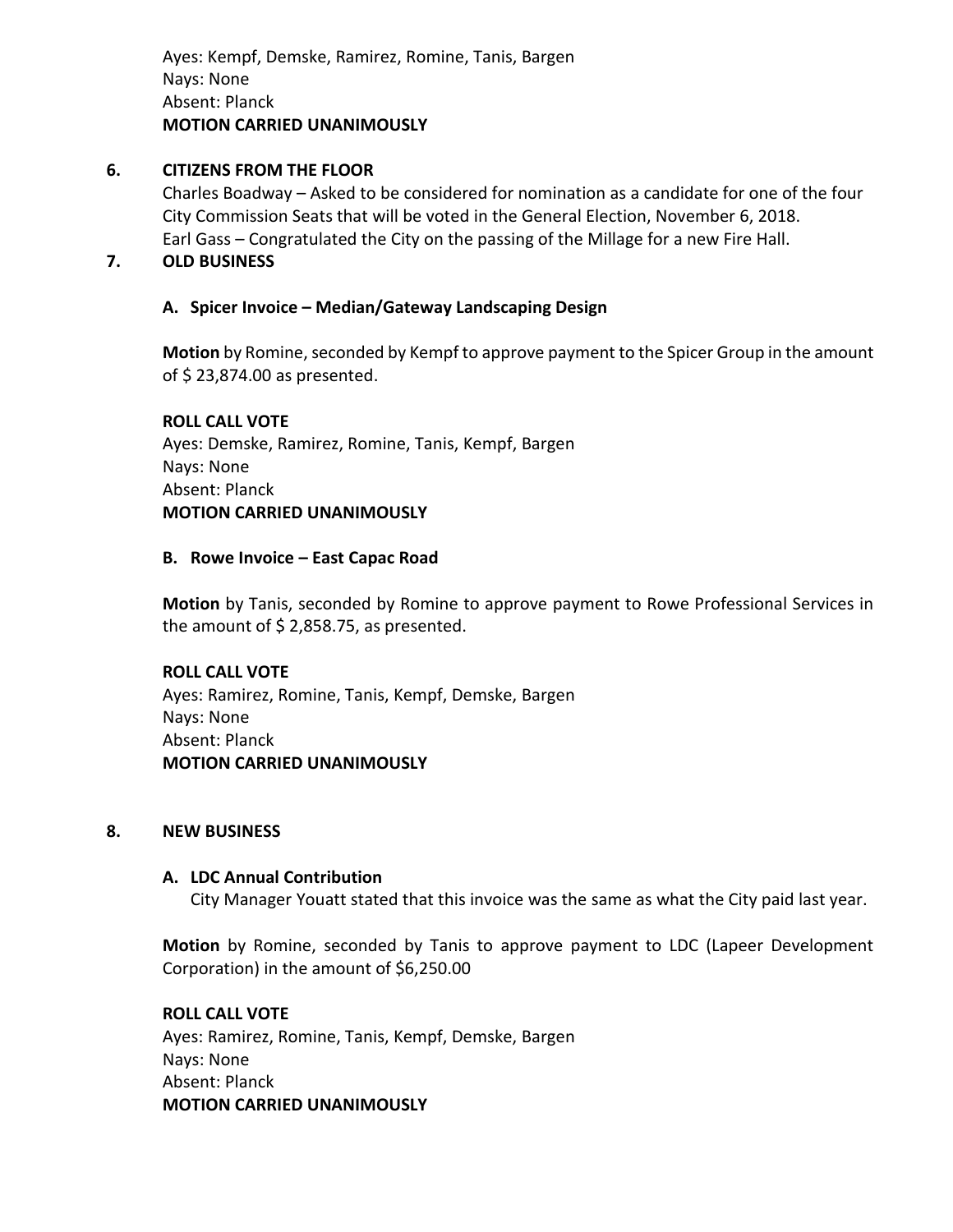# **B. Property on the corner of Fourth & Caulkins**

City Manager Youatt stated that the City has owned this property (I19-89-500-000) for a long time and the adjoining parcel owner would like the City to consider selling to them. They are wanting to build a garage.

Earl Gass shared that the parcel was originally going to be used for a small parking lot. Mayor Bargen suggested the Board wait until after the  $4<sup>th</sup>$  St project is complete and then consider plans for the lot.

**Motion** by Kempf, seconded by Ramirez to table any decisions pertaining to the Parcel # I19- 89-500-000 until after the 4<sup>th</sup> St Project is complete.

# **MOTION CARRIED UNANIMOUSLY**

## **C. Proclamation – Officer Sean Leathers**

City Manager Youatt shared that the City would like to recognize Officer Sean Leathers for his investigative work on an internet stalking and child pornography case with this proclamation. Upon approval, the City will have it printed, framed, and present to Officer Leathers.

**Motion** by Ramirez, seconded by Tanis to approve the Proclamation as presented. **MOTION CARRIED UNANIMOUSLY**

# **D. Proposal for Shredding**

City Clerk/Treasurer Eutsler stated that purging had been done and there were approximately 30 boxes that needed to be shred. Three bids were presented: Iron Mountain in the amount of \$399.00 for off-site shred, Rapid Green Shred in the amount of \$75 Trip Fee and .15 p/lb. for off-site shred, and Shred IT with a minimum of \$225 which includes 10 boxes and each additional box is \$10 for On-Site Shred and Certificate of Destruction presented. Eutsler recommended the On-Site Shred.

**Motion** by Romine, seconded by Tanis to award the bid to Shred IT as presented.

## **ROLL CALL VOTE**

Ayes: Tanis, Kempf, Demske, Ramirez, Romine, Bargen Nays: None Absent: Planck **MOTION CARRIED UNANIMOUSLY**

**E. Proposal to transfer credit cards and DDA Farmers Market to different bank** Recommended to Table until the next meeting.

**Motion** by Romine, seconded by Demske to table the Banking Proposals for the next regular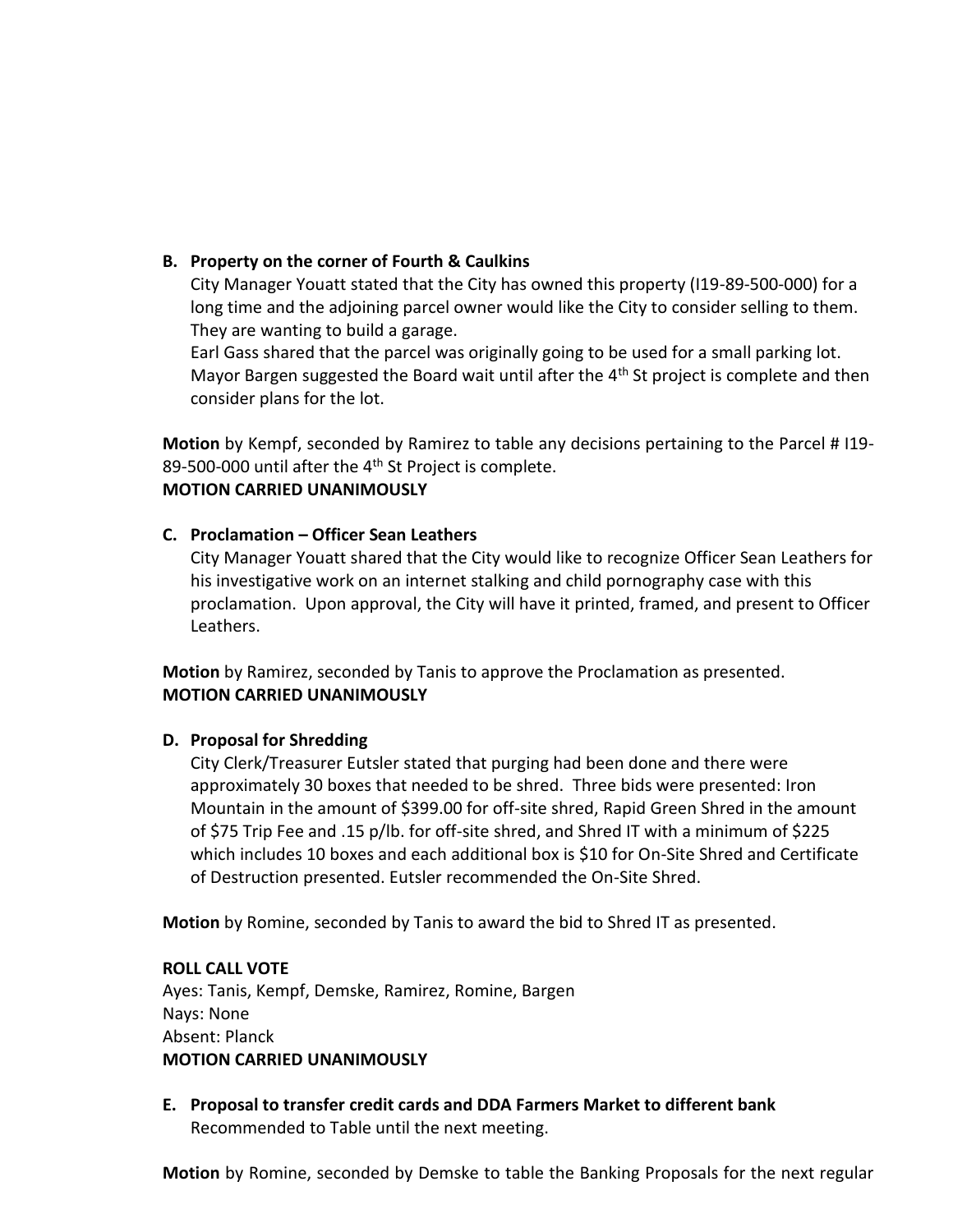## **F. MERS – Delegate and Alternate**

City Manager Youatt shared that Corey Martin was elected to be the Employee Delegate with Sean Leathers as the alternate for MERS (Municipal Employees' Retirement System of Michigan) Annual Conference. Youatt is also seeking to have himself as the Officer Delegate with the City Clerk as the alternate. There is a conference in October 2018 and is seeking approval for himself and Corey Martin to attend.

**Motion** by Tanis, seconded by Romine to approve the appointment of City Manager and City Clerk as Officer and delegate, respectively, and to approve the attendance of Youatt and Martin to attend the conference in October 2018.

## **ROLL CALL VOTE**

Ayes: Kempf, Demske, Ramirez, Romine, Tanis, Bargen Nays: None Absent: Planck **MOTION CARRIED UNANIMOUSLY**

## **G. MERS – Plan Adoption Agreement**

City Manager Youatt presented the MERS (Municipal Employees' Retirement System) Defined Benefit Plan Adoption Agreement. The only change is increasing the employee contribution from 3% to 3.5%.

**Motion** by Ramirez, seconded by Demske to approve Agreement with MERS as presented.

### **ROLL CALL VOTE**

Ayes: Ramirez, Romine, Tanis, Kempf, Demske, Bargen Nays: None Absent: Planck **MOTION CARRIED UNANIMOUSLY**

### **H. Personnel Policy Amendment**

City Manager Youatt presented Amendment # 2018-1 which amends Article VI, "Payroll", and "Standby Fees". The Amendment is based upon a change in the TPOAM contract where we added WWTP employees to the stand-by fees along with the DPW employees.

**Motion** by Romine, seconded by Demske to approve Amendment # 2018-1 as presented.

### **ROLL CALL VOTE**

Ayes: Romine, Tanis, Kempf, Demske, Ramirez, Bargen Nays: None Absent: Planck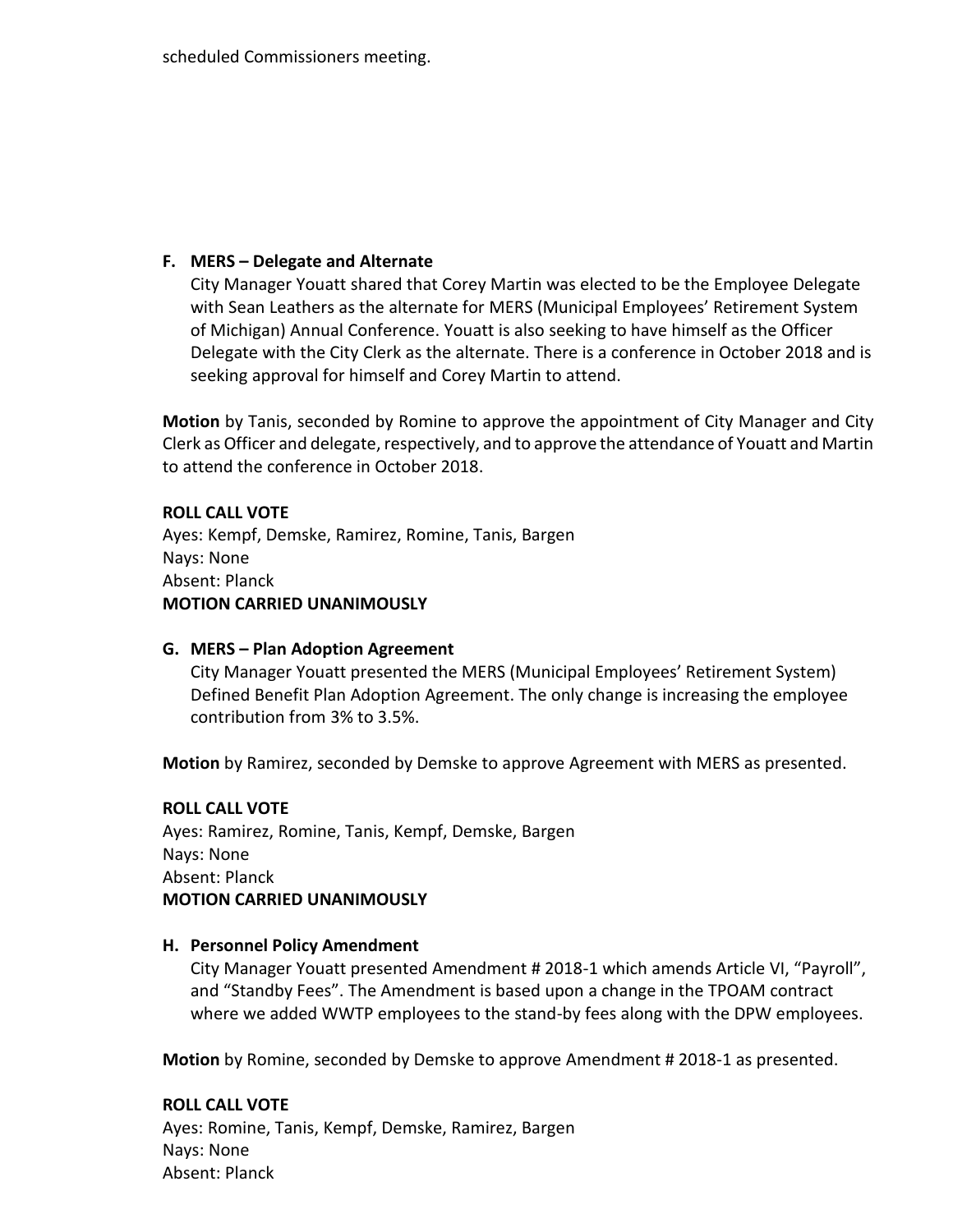# **I. T.G. Priehs Proposal**

City Manager Youatt stated that T.G.Priehs was awarded the bid for road repairs on Hunt, Pine, and Dirgo with very good rates. T.G. Priehs is proposing to extend the same rates to do road repairs on Cheney, Wilcox Ct, and W. Fifth St. The cost for the additional repairs would be \$60,100.00. Youatt stated that the bid for Hunt, Pine, and Dirgo, was well under what was budgeted and that the City had enough budget remaining to do the repairs needed on Cheney, Wilcox Ct, and W. Fifth St. Recommends that we accept the Proposal.

**Motion** by Ramirez, seconded by Tanis to approve the proposal from T.G. Priehs, for road repairs to Cheney, Wilcox Ct, and W. Fifth St at the cost of \$60,100.00 as presented.

## **ROLL CALL VOTE**

Ayes: Demske, Ramirez, Romine, Tanis, Kempf, Bargen Nays: None Absent: Planck **MOTION CARRIED UNANIMOUSLY**

## **J. Spicer Invoice**

City Manager Youatt presented an Invoice from Spicer Group for Progress Payment # 1 for the M-53 Gateway Sign and Median Project.

**Motion** by Romine, seconded by Ramirez, to approve payment to the Spicer Group in the amount of \$79,263.70 as presented.

## **ROLL CALL VOTE**

Ayes: Ramirez, Romine, Tanis, Kempf, Demske, Bargen Nays: None Absent: Planck **MOTION CARRIED UNANIMOUSLY**

## **9. MANAGERS REPORT**

City Manager Youatt spoke about the Voters approving the Fire Hall Millage. Bonds should go out to bid Dec/Jan and work should be completed by November 2019. The final Easement is being finalized with Lengemann and Deshano is looking to start construction August 23rd, 2018.

## **OTHER**

City Manager Youatt reported that we have 5 members of the community that have turned in the necessary paperwork to be placed on the November 6, 2018 ballot for City Commissioner